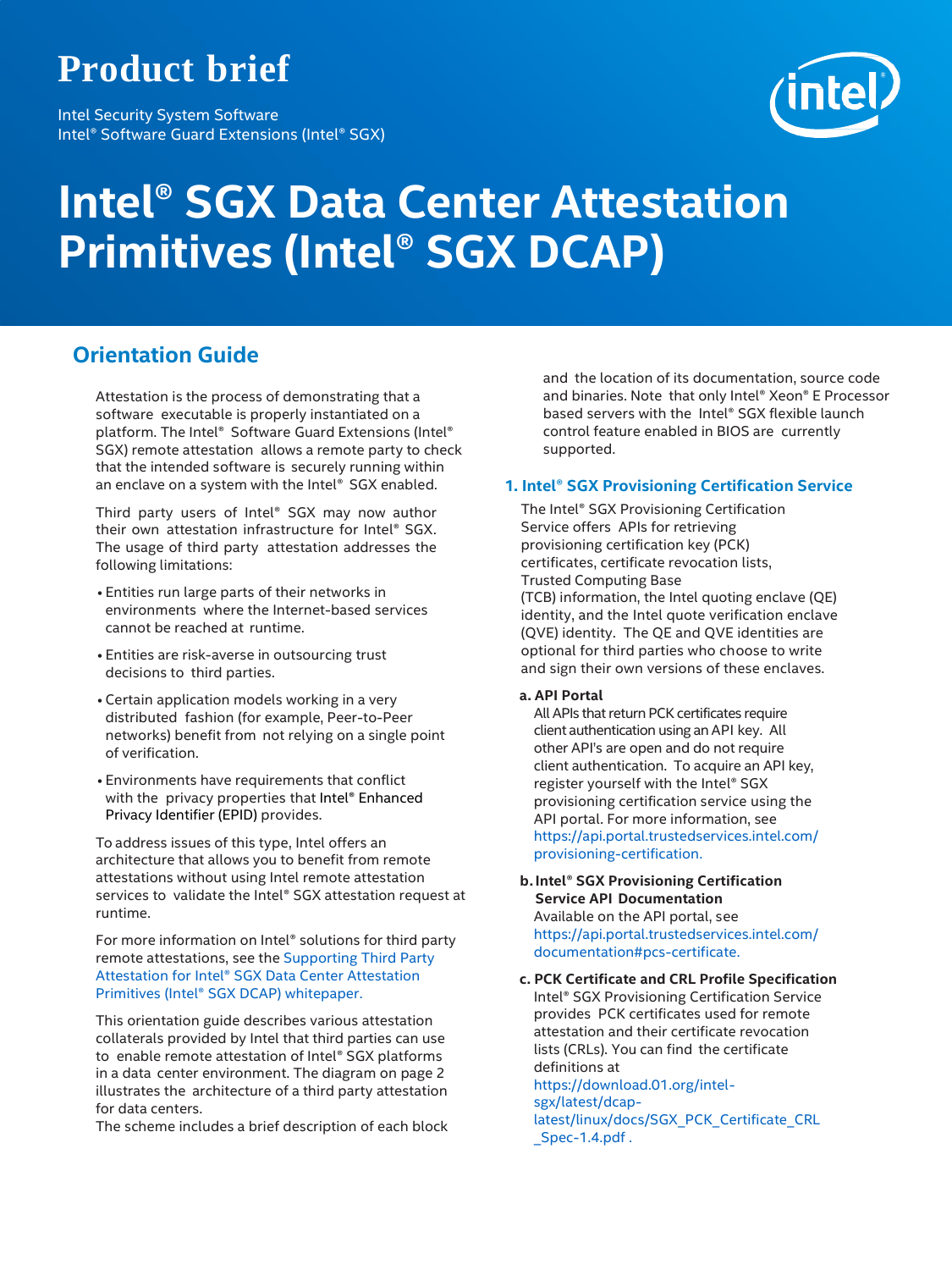#### Legend

#### **ISV/Enterprise**

**Intel Production** 

**Intel Reference** 



**Figure 1: Architecture of a Third-Party Attestation for Data Centers**

#### **2. Intel® SGX PCK Certificate ID Retrieval Tool**

Intel® SGX PCK certificate ID retrieval tool runs on an Intel® SGX capable platform owned by the data center and collects the information required to retrieve the platform PCK certificate from the Intel® SGX provisioning certification service. The resulting PCK certificate and other platform collaterals are loaded into the caching service and used during runtime attestation requests.

This tool works for both single package platforms as well as multi-package platforms but must be run on bare-metal or the host VM for multipackage platforms. This tool is provided as both opens source for Linux\* and Windows\* and as a Linux\* and Windows\* OS binary.

- Get the Linux binary package from: [https://download.01.org/intel-sgx/latest/dcap](https://download.01.org/intel-sgx/latest/dcap-latest/linux/tools/SGXCertRetrievalTool/)[latest/linux/tools/SGXCertRetrievalTool/](https://download.01.org/intel-sgx/latest/dcap-latest/linux/tools/SGXCertRetrievalTool/)
- Get the Windows binary package from: [https://registrationcenter.intel.com/en/products/dow](https://registrationcenter.intel.com/en/products/download/3610/) [nload/3610/](https://registrationcenter.intel.com/en/products/download/3610/)
- Get the source code from the GitHub\* project:

[https://github.com/intel/SGXDataCenterAttestationPrimi](https://github.com/intel/SGXDataCenterAttestationPrimitives/tree/master/tools/PCKRetrievalTool) [tives/tree/master/tools/PCKRetrievalTool](https://github.com/intel/SGXDataCenterAttestationPrimitives/tree/master/tools/PCKRetrievalTool)

• Documentation is stored in the following locations: • Intel® SGX ECDSA quote library API Reference: [https://download.01.org/intel](https://download.01.org/intel-sgx/latest/dcap-latest/linux/docs/Intel_SGX_ECDSA_QuoteLibReference_DCAP_API.pdf)[sgx/latest/dcap](https://download.01.org/intel-sgx/latest/dcap-latest/linux/docs/Intel_SGX_ECDSA_QuoteLibReference_DCAP_API.pdf)[latest/linux/docs/Intel\\_SGX\\_ECDSA\\_Quot](https://download.01.org/intel-sgx/latest/dcap-latest/linux/docs/Intel_SGX_ECDSA_QuoteLibReference_DCAP_API.pdf)

> [eLibReference\\_DCAP\\_API.pdf](https://download.01.org/intel-sgx/latest/dcap-latest/linux/docs/Intel_SGX_ECDSA_QuoteLibReference_DCAP_API.pdf) • Intel® SGX DCAP Multi-Package SW document: [https://download.01.org/intel-sgx/latest/dcap-](https://download.01.org/intel-sgx/latest/dcap-latest/linux/docs/Intel_SGX_DCAP_Multipackage_SW.pdf)

[latest/linux/docs/Intel\\_SGX\\_DCAP\\_Multipackage\\_S](https://download.01.org/intel-sgx/latest/dcap-latest/linux/docs/Intel_SGX_DCAP_Multipackage_SW.pdf)

[W.pdf](https://download.01.org/intel-sgx/latest/dcap-latest/linux/docs/Intel_SGX_DCAP_Multipackage_SW.pdf) For Linux\* installation and usage instructions, see README.txt located in the package.

For more information on the Intel® SGX DCAP Linux\* releases, see [Intel® SGX](https://01.org/intel-software-guard-extensions/downloads) for Linux\* OS.

#### **3. Intel SGX DCAP Driver**

Intel® SGX driver package for the Intel® SGX DCAP is derived from the planned upstream version of the Intel® SGX driver. Once the Linux Intel® SGX driver is fully up streamed, this driver will not be needed.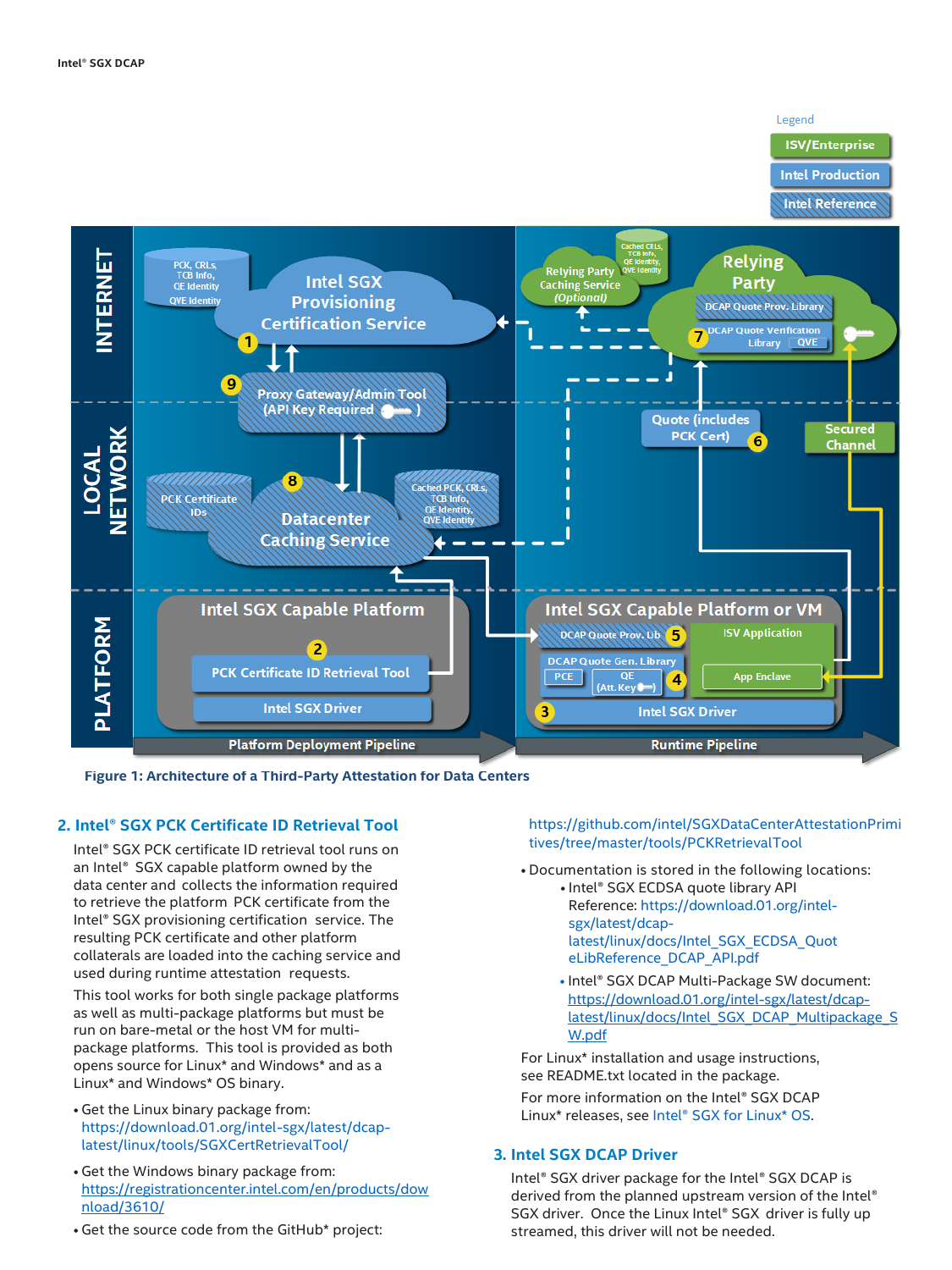Download the package using one of the following methods:

- Get the Linux\* binary package from: [https://download.01.org/intel-sgx/latest/dcap](https://download.01.org/intel-sgx/latest/dcap-latest/linux/distro/)[latest/linux/distro/](https://download.01.org/intel-sgx/latest/dcap-latest/linux/distro/)
- Get the source code from the GitHub\* project: [https://github.com/intel/SGXDataCenterAttestationPri](https://github.com/intel/SGXDataCenterAttestationPrimitives/tree/master/driver) [mitives/tree/master/driver](https://github.com/intel/SGXDataCenterAttestationPrimitives/tree/master/driver)

Documentation is stored in the following locations:

- Binary installation guide: [https://download.01.org/intel-sgx/latest/dcap](https://download.01.org/intel-sgx/latest/dcap-latest/linux/docs/Intel_SGX_SW_Installation_Guide_for_Linux.pdf)[latest/linux/docs/Intel\\_SGX\\_SW\\_Installation\\_Guide\\_for](https://download.01.org/intel-sgx/latest/dcap-latest/linux/docs/Intel_SGX_SW_Installation_Guide_for_Linux.pdf) [\\_Linux.pdf](https://download.01.org/intel-sgx/latest/dcap-latest/linux/docs/Intel_SGX_SW_Installation_Guide_for_Linux.pdf)
- README.md with source build instructions: [https://github.com/intel/SGXDataCenterAttestationPrimit](https://github.com/intel/SGXDataCenterAttestationPrimitives/tree/master/driver) [ives/tree/master/driver](https://github.com/intel/SGXDataCenterAttestationPrimitives/tree/master/driver)

For more information on the Intel® SGX DCAP Linux\* releases, see Intel® SGX for [Linux\\*](https://01.org/intel-software-guard-extensions/downloads) OS.

#### **4. Intel® SGX Elliptic Curve Digital Signature Algorithm (ECDSA) Quote Generation Library for Intel® SGX DCAP**

Intel® SGX ECDSA quote generation library is a library developed by Intel that generates ECDSA-based remote attestation quotes using a set of Intel-signed architecture enclaves called the provisioning certification enclave and the ECDSA quoting enclave. The Intel® SGX ECDSA quote generation library exposes a set of APIs that your application can use to generate the quote.

Download the package using one of the following methods:

• Get the binary package (libsgx-dcap-ql\*.deb) from:

[https://download.01.org/intel-sgx/latest/dcap](https://download.01.org/intel-sgx/latest/dcap-latest/linux/distro/)[latest/linux/distro/](https://download.01.org/intel-sgx/latest/dcap-latest/linux/distro/)

• Get the source code from the GitHub project: [https://github.com/intel/SGXDataCenterAttestationPri](https://github.com/intel/SGXDataCenterAttestationPrimitives/tree/master/QuoteGeneration) [mitives/tree/master/QuoteGeneration](https://github.com/intel/SGXDataCenterAttestationPrimitives/tree/master/QuoteGeneration)

Documentation is stored in the following locations:

- Intel® SGX ECDSA quote generation library API Reference: [https://download.01.org/intel](https://download.01.org/intel-sgx/latest/dcap-latest/linux/docs/Intel_SGX_ECDSA_QuoteLibReference_DCAP_API.pdf)[sgx/latest/dcap](https://download.01.org/intel-sgx/latest/dcap-latest/linux/docs/Intel_SGX_ECDSA_QuoteLibReference_DCAP_API.pdf)[latest/linux/docs/Intel\\_SGX\\_ECDSA\\_QuoteLibRef](https://download.01.org/intel-sgx/latest/dcap-latest/linux/docs/Intel_SGX_ECDSA_QuoteLibReference_DCAP_API.pdf) [erence\\_DCAP\\_API.pdf](https://download.01.org/intel-sgx/latest/dcap-latest/linux/docs/Intel_SGX_ECDSA_QuoteLibReference_DCAP_API.pdf)
- Binary installation guide: [https://download.01.org/intel](https://download.01.org/intel-sgx/latest/dcap-latest/linux/docs/Intel_SGX_SW_Installation_Guide_for_Linux.pdf)[sgx/latest/dcap](https://download.01.org/intel-sgx/latest/dcap-latest/linux/docs/Intel_SGX_SW_Installation_Guide_for_Linux.pdf)[latest/linux/docs/Intel\\_SGX\\_SW\\_Installation\\_Guide\\_for\\_Li](https://download.01.org/intel-sgx/latest/dcap-latest/linux/docs/Intel_SGX_SW_Installation_Guide_for_Linux.pdf) [nux.pdf.](https://download.01.org/intel-sgx/latest/dcap-latest/linux/docs/Intel_SGX_SW_Installation_Guide_for_Linux.pdf)
- Source build instructions: [https://github.com/intel/SGXDataCenterAttestati](https://github.com/intel/SGXDataCenterAttestationPrimitives/tree/master/QuoteGeneration) [onPrimitives/tree/master/QuoteGeneration](https://github.com/intel/SGXDataCenterAttestationPrimitives/tree/master/QuoteGeneration)
- Sample application code: [https://github.com/intel/SGXDataCenterAttestati](https://github.com/intel/SGXDataCenterAttestationPrimitives/tree/master/SampleCode/QuoteGenerationSample) [onPrimitives/tree/master/SampleCode/QuoteGe](https://github.com/intel/SGXDataCenterAttestationPrimitives/tree/master/SampleCode/QuoteGenerationSample) [nerationSample](https://github.com/intel/SGXDataCenterAttestationPrimitives/tree/master/SampleCode/QuoteGenerationSample)

For more information on the Intel® SGX DCAP Linux\* releases, see Intel® SGX for [Linux\\*](https://01.org/intel-software-guard-extensions/downloads) OS.

#### **5. Platform Quote Provider Library**

The platform quote provider library provides a set of APIs that abstract platform implementation specific functions. This allows the Intel® SGX ECDSA quote generation library and the Intel® SGX ECDSA quote verification library to get data and services on a range of platforms and attestation environments. For example, attestation environments that cache PCK certificates need to provide the Intel® SGX ECDSA quote generation library with the proper Trusted Computing Base (TCB) matching the TCB of one of the PCK certificates in its cache. Relying parties that need to verify quotes will require additional information from Intel. Intel provides a reference platform quote provider library that works in conjunction with the reference caching service (see 'Caching Service for the Intel® SGX provisioning certification service' below) to provide this information to the quote libraries.

• Get the binary package (libsgx-dcap-defaultqpl\*.deb) from:

[https://download.01.org/intel-sgx/latest/dcap](https://download.01.org/intel-sgx/latest/dcap-latest/linux/distro)[latest/linux/distro](https://download.01.org/intel-sgx/latest/dcap-latest/linux/distro)

• Get the reference source code from: [https://github.com/intel/SGXDataCenterAttestationP](https://github.com/intel/SGXDataCenterAttestationPrimitives/tree/master/QuoteGeneration/qpl) [rimitives/tree/master/QuoteGeneration/qpl](https://github.com/intel/SGXDataCenterAttestationPrimitives/tree/master/QuoteGeneration/qpl)

Documentation is stored in the following locations:

- Binary installation and configuration guide: [https://download.01.org/intel-sgx/latest/dcap](https://download.01.org/intel-sgx/latest/dcap-latest/linux/docs/Intel_SGX_SW_Installation_Guide_for_Linux.pdf)[latest/linux/docs/Intel\\_SGX\\_SW\\_Installation\\_Guide\\_f](https://download.01.org/intel-sgx/latest/dcap-latest/linux/docs/Intel_SGX_SW_Installation_Guide_for_Linux.pdf) [or\\_Linux.pdf](https://download.01.org/intel-sgx/latest/dcap-latest/linux/docs/Intel_SGX_SW_Installation_Guide_for_Linux.pdf)
- Source build and configuration instructions: [https://github.com/intel/SGXDataCenterAttestationPr](https://github.com/intel/SGXDataCenterAttestationPrimitives/tree/master/QuoteGeneration/qpl) [imitives/tree/master/QuoteGeneration/qpl](https://github.com/intel/SGXDataCenterAttestationPrimitives/tree/master/QuoteGeneration/qpl)

For more information on the Intel® SGX DCAP Linux\* releases, see Intel® SGX for [Linux\\*](https://01.org/intel-software-guard-extensions/downloads) OS.

#### **6. ECDSA Quote Format**

Intel has developed a quote format for Intel® SGX ECDSAbased quotes. This format is used by both the Intel® SGX ECDSA quote generation library and the Intel® SGX ECDSA quote verification library. The format of the quote is described in the Intel® SGX quote library API reference, appendix A.

For the Intel® SGX ECDSA quote generation library API reference, see [https://download.01.org/intel](https://download.01.org/intel-sgx/latest/dcap-latest/linux/docs/Intel_SGX_ECDSA_QuoteLibReference_DCAP_API.pdf)[sgx/latest/dcap](https://download.01.org/intel-sgx/latest/dcap-latest/linux/docs/Intel_SGX_ECDSA_QuoteLibReference_DCAP_API.pdf)[latest/linux/docs/Intel\\_SGX\\_ECDSA\\_QuoteLibReference\\_D](https://download.01.org/intel-sgx/latest/dcap-latest/linux/docs/Intel_SGX_ECDSA_QuoteLibReference_DCAP_API.pdf) [CAP\\_API.pdf](https://download.01.org/intel-sgx/latest/dcap-latest/linux/docs/Intel_SGX_ECDSA_QuoteLibReference_DCAP_API.pdf)

For more information on the Intel® SGX DCAP Linux\* releases, see Intel® SGX for [Linux\\*](https://01.org/intel-software-guard-extensions/downloads) OS.

#### **7. Intel® SGX ECDSA Quote Verification Library for Intel® SGX DCAP**

Intel provides a quote verification library that implements a set of APIs to verify an ECDSA quote. You can integrate this library into a central relying party verification service on the local/remote network or integrate it directly on a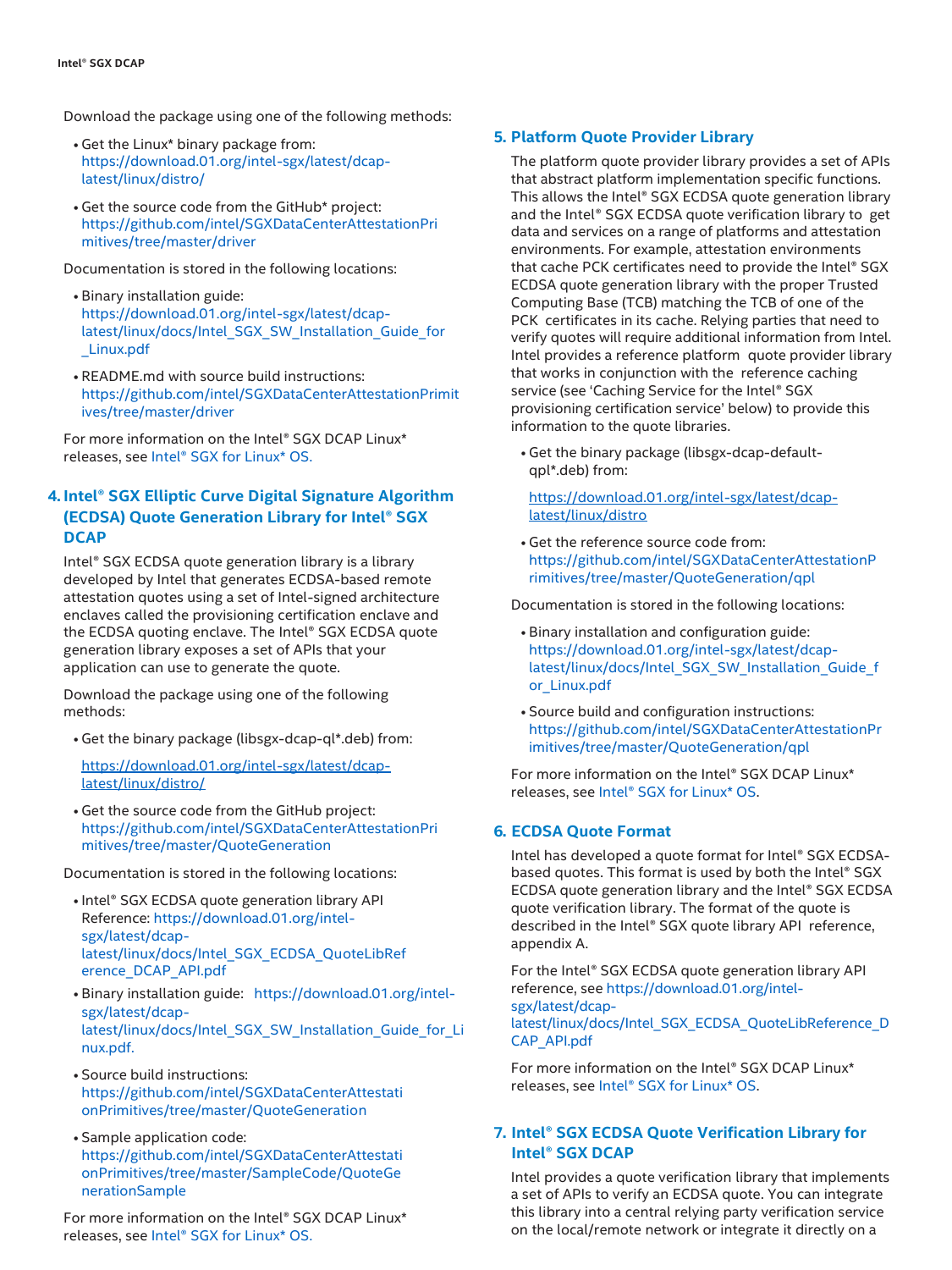platform to provide peer-to-peer verification. This library utilizes the platform quote provider library APIs to retrieve the verification collateral (CRLs, TCB Info, and quoting enclave identity) needed for quote verification. It will perform signature and format checking for the quote, PCK certificates, and the verification collateral. It will then evaluate the quote to produce a verification result.

The quote verification library can run on both platforms with SGX and without SGX. When the platform supports SGX, the library can return an SGX REPORT authenticating the verification result was produced by the Intel® SGX Quote Verification Enclave (QVE).

• Get the binary package (libsgx-dcap-ql\*.deb) from:

[https://download.01.org/intel-sgx/latest/dcap](https://download.01.org/intel-sgx/latest/dcap-latest/linux/distro)[latest/linux/distro](https://download.01.org/intel-sgx/latest/dcap-latest/linux/distro)

• Get the source code from the GitHub\* project: [https://github.com/intel/SGXDataCenterAttestationPr](https://github.com/intel/SGXDataCenterAttestationPrimitives/tree/master/QuoteVerification) [imitives/tree/master/QuoteVerification](https://github.com/intel/SGXDataCenterAttestationPrimitives/tree/master/QuoteVerification)

Documentation is stored in the following locations:

- Intel® SGX ECDSA quote generation library API Reference: [https://download.01.org/intel](https://download.01.org/intel-sgx/latest/dcap-latest/linux/docs/Intel_SGX_ECDSA_QuoteLibReference_DCAP_API.pdf)[sgx/latest/dcap](https://download.01.org/intel-sgx/latest/dcap-latest/linux/docs/Intel_SGX_ECDSA_QuoteLibReference_DCAP_API.pdf)[latest/linux/docs/Intel\\_SGX\\_ECDSA\\_QuoteLibRefe](https://download.01.org/intel-sgx/latest/dcap-latest/linux/docs/Intel_SGX_ECDSA_QuoteLibReference_DCAP_API.pdf) [rence\\_DCAP\\_API.pdf](https://download.01.org/intel-sgx/latest/dcap-latest/linux/docs/Intel_SGX_ECDSA_QuoteLibReference_DCAP_API.pdf)
- Binary installation guide: [https://download.01.org/intel](https://download.01.org/intel-sgx/latest/dcap-latest/linux/docs/Intel_SGX_SW_Installation_Guide_for_Linux.pdf)[sgx/latest/dcap](https://download.01.org/intel-sgx/latest/dcap-latest/linux/docs/Intel_SGX_SW_Installation_Guide_for_Linux.pdf)[latest/linux/docs/Intel\\_SGX\\_SW\\_Installation\\_Guide\\_for\\_Li](https://download.01.org/intel-sgx/latest/dcap-latest/linux/docs/Intel_SGX_SW_Installation_Guide_for_Linux.pdf) [nux.pdf.](https://download.01.org/intel-sgx/latest/dcap-latest/linux/docs/Intel_SGX_SW_Installation_Guide_for_Linux.pdf)
- Source build instructions: [https://github.com/intel/SGXDataCenterAttestati](https://github.com/intel/SGXDataCenterAttestationPrimitives/tree/master/QuoteVerification) [onPrimitives/tree/master/QuoteVerification](https://github.com/intel/SGXDataCenterAttestationPrimitives/tree/master/QuoteVerification)
- Sample application code: [https://github.com/intel/SGXDataCenterAttestati](https://github.com/intel/SGXDataCenterAttestationPrimitives/tree/master/SampleCode/QuoteVerificationSample) [onPrimitives/tree/master/SampleCode/QuoteVe](https://github.com/intel/SGXDataCenterAttestationPrimitives/tree/master/SampleCode/QuoteVerificationSample) [rificationSample](https://github.com/intel/SGXDataCenterAttestationPrimitives/tree/master/SampleCode/QuoteVerificationSample)

For more information on the Intel® SGX DCAP Linux\* releases, see Intel® SGX for [Linux\\*](https://01.org/intel-software-guard-extensions/downloads) OS.

#### **8. Caching Service for Intel® SGX Provisioning Certification Service**

Many cloud service providers (CSPs) and data center owners prevent their platforms from accessing the Internet directly. In addition, they avoid relying on an externally hosted service to perform runtime operations

The caching service for the Intel® SGX provisioning certification service allows a CSP or a datacenter to cache PCK certificates, PCK certificate revocation lists (CRL), TCB Information, QE identity and QVE Identity structures for all platforms in its data center. The PCK certificates, PCK CRLs, TCB information, and QE/QVE identity structures are all signed and published by Intel via the Intel® SGX provisioning certification service. All of these structures are required to perform the ECDSA based Intel® SGX remote attestation.

The CSP or data center can request the attestation data structures from Intel for each of its platforms during a deployment phase. A proxy server or administration tool with controlled access to the Internet is used to request the attestation data from the Intel® SGX provisioning certification service,

During runtime, the ECDSA-based Intel® SGX quote can be generated and verified using the data cached in the caching service without requiring access to the internet based service. Attestation collateral including TCB Information, Certificate Revocation Lists and QE/QVE Identities, needs to be refreshed periodically (per policies established by CSP/data center owners but not less frequent than the validity of each collateral).

Intel provides a reference caching service. The CSP or datacenter is expected to modify the reference to work within their infrastructure. The current release of the reference can be configured to fill its cache in a few ways.

i. Fill the cache using a push mechanism.

The caching service will queue the PCK Certificate IDs uploaded by the PCK Certificate ID Retrieval Tool. Sometime later, an administration tool can download the PCK Certificate IDs and request the attestation collateral from the Intel® SGX provisioning certification service and provide them back to the caching service.

ii. Fill the cache using a pull mechanism.

The caching service will only request attestation collateral from the Intel® SGX provisioning certification service when the PCK Certificate ID Retrieval Tool uploads a PCK Certificate ID.

iii. Fill the cache using a pull mechanism at run-time

This is only suitable to environments that allow access to the Internet at run-time. In this case, the caching service will retrieve the attestation collateral from the Intel® SGX provisioning certification service during runtime quote generation or quote verification. In this mode, the availability of Intel® SGX provisioning certification service may impact the datacenter's or CSP's SLA during runtime.

• Get the binary package (libsgx-dcap-pccs\*.deb) from:

[https://download.01.org/intel-sgx/latest/dcap](https://download.01.org/intel-sgx/latest/dcap-latest/linux/distro)[latest/linux/distro/](https://download.01.org/intel-sgx/latest/dcap-latest/linux/distro)

• Get the source code from the GitHub project: [https://github.com/intel/SGXDataCenterAttestationP](https://github.com/intel/SGXDataCenterAttestationPrimitives/tree/master/QuoteGeneration/pccs) [rimitives/tree/master/QuoteGeneration/pccs](https://github.com/intel/SGXDataCenterAttestationPrimitives/tree/master/QuoteGeneration/pccs)

Documentation is stored in the following locations:

- Binary installation and configuration guide: [https://download.01.org/intel-sgx/latest/dcap](https://download.01.org/intel-sgx/latest/dcap-latest/linux/docs/Intel_SGX_SW_Installation_Guide_for_Linux.pdf)[latest/linux/docs/Intel\\_SGX\\_SW\\_Installation\\_Guide\\_f](https://download.01.org/intel-sgx/latest/dcap-latest/linux/docs/Intel_SGX_SW_Installation_Guide_for_Linux.pdf) [or\\_Linux.pdf](https://download.01.org/intel-sgx/latest/dcap-latest/linux/docs/Intel_SGX_SW_Installation_Guide_for_Linux.pdf)
- Source build and configuration instructions: [https://github.com/intel/SGXDataCenterAttestationPr](https://github.com/intel/SGXDataCenterAttestationPrimitives/tree/master/QuoteGeneration/pccs) [imitives/tree/master/QuoteGeneration/pccs](https://github.com/intel/SGXDataCenterAttestationPrimitives/tree/master/QuoteGeneration/pccs)

For more information on the Intel® SGX DCAP Linux\* releases, see Intel® SGX for [Linux\\*](https://01.org/intel-software-guard-extensions/downloads) OS.

#### **9. Proxy Gateway/Admin Tool**

This tool works in conjunction with the cache fill using a pull mechanism described in the 'Caching Service for Intel